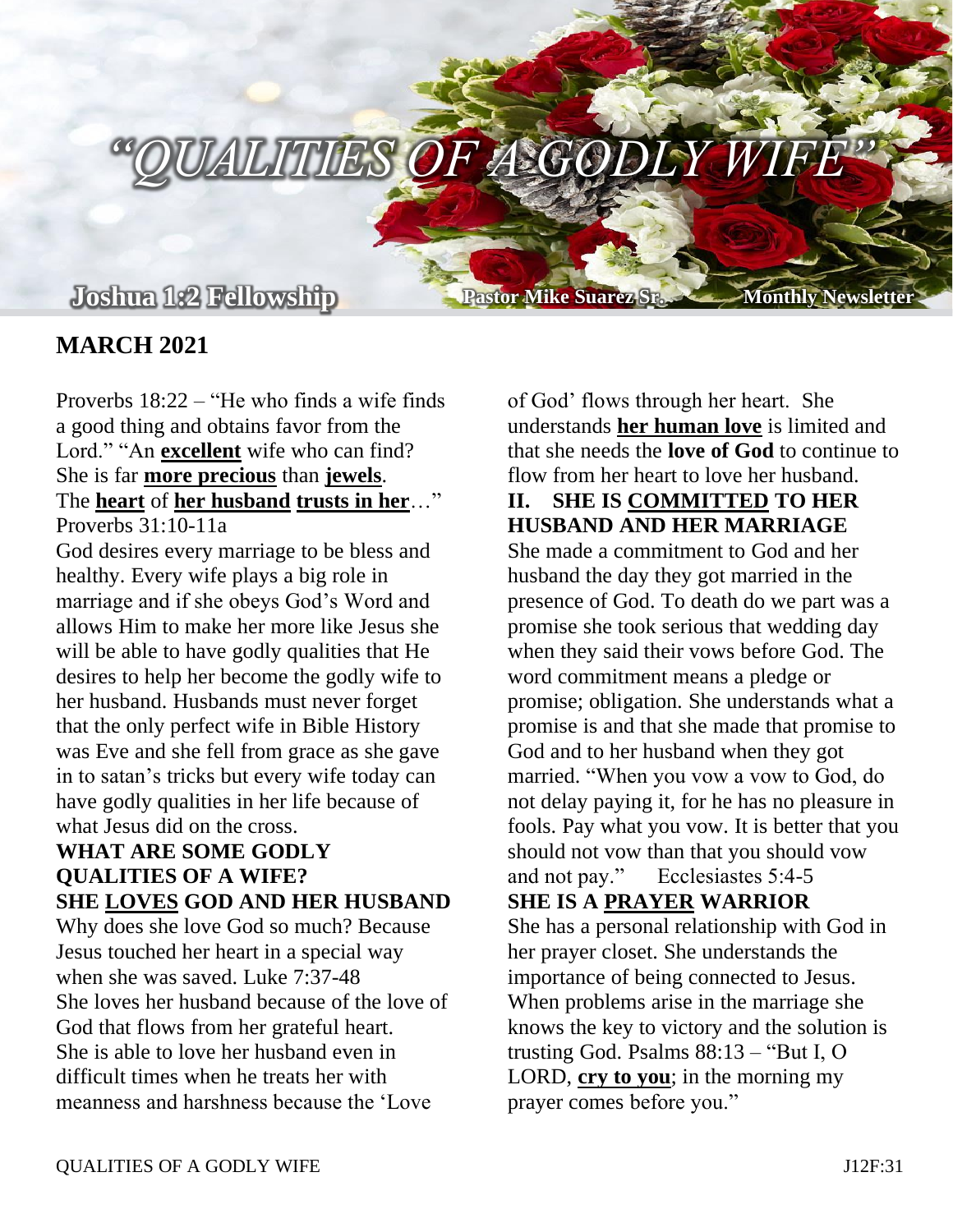Whatever the problems in the marriage, she cries unto God for help. A husband problem, she cries unto the Lord. Money problems, she cries unto God for help. People problems, yes, she cries unto Jesus for help and protection. The devil is attacking the marriage, she cries unto God, "But I, O LORD, cry to **You**; in the morning my prayer comes before you." **SHE IS FAITHFUL**



[This Photo](http://designers-original.blogspot.com/2012_10_01_archive.html) by Unknown Author is licensed unde[r CC BY](https://creativecommons.org/licenses/by/3.0/)

Why is she faithful to her husband? She values her relationship with God and values her vows she made to God and her husband. Psalms 119:30 – "**I have chosen** the way of **faithfulness**; I set your rules before me. She has chosen the way of faithfulness to God and to her husband. She is in love with God and her husband. Marriage for her is very serious and she promised God and her husband on that wedding day to be faithful to him. **WIFE** take your **HUSBAND** to be my wedded husband; and I do **promise** and covenant before God and these witnesses to be **your loving and faithful wife:** She is faithful to God and to her husband! **SHE IS WISE**

She is wise because her trust is totally upon God to help her establish her marriage and

household. Proverbs 9:1- "**Wisdom** has **built her house**; she has set up its seven pillars. She understands the importance of having God in the center of her marriage. Psalms 127:1- "Unless the **Lord builds the house**, the builders labor in vain." She is trusting God's Word to help her build a strong marriage. She is wise enough to know that a strong marriage is built by applying the Word of God and practicing it. Many foolish wives destroy their marriages because they do not depend on God and don't practice the Word of God. Proverbs 14:1 – "The **wise woman builds her house**, but with her own hands **the foolish one tears hers down**." Today, how many foolish women are destroying their marriages because of their own foolishness. They will give an account to God. But the 'Wise Wife' builds her house with the help from God and His Word.

## **SHE HAS A FORGIVING HEART**

She understands what Jesus said in His Word, "For if you forgive other people when they sin against you, your heavenly Father will also forgive you. But if you do not forgive others their sins, your Father will not forgive your sins." Matt. 6:14-15 She knows that an unforgiving heart will fill her heart with grudges, anger, bitterness and hatred toward her husband and that her prayers will be hinder. She is smart enough to know that her unforgiving heart will lead to the destruction of her relationship with God and her husband. If she cannot forgive her husband for whatever he did to her, she understands the danger of the devil's potential to destroy her marriage. In marriage you will be hurt by your husband because he is not perfect and most of all he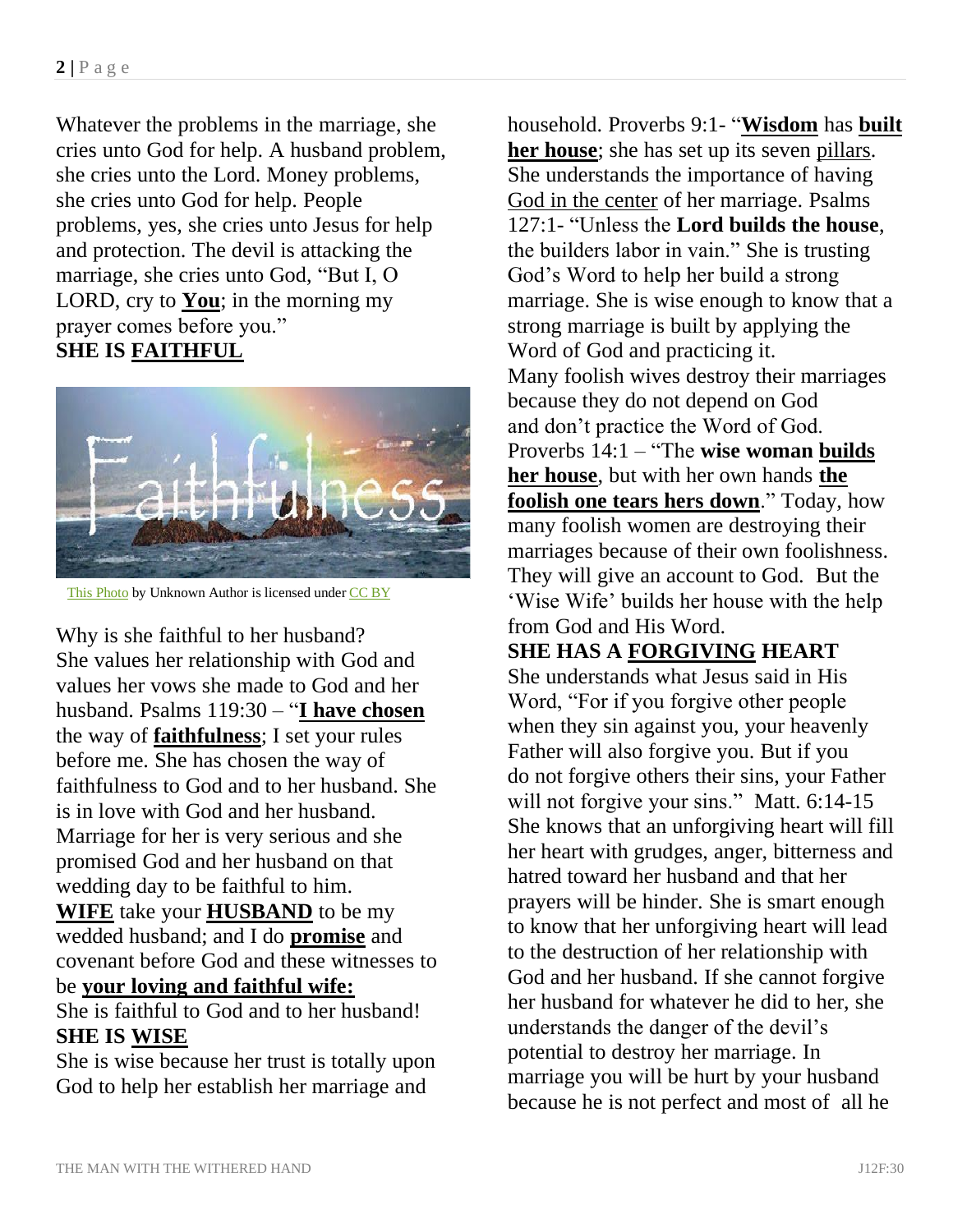has a sinful nature that for many is running 100% full blast because of his lack of prayer. But the wife that is wise with the help of the Holy Spirit will forgive her husband and she will trust God to deal with him and to change him. She takes the matter to God in her prayer closet and tells God all that he is doing to her and with expectation will trust that Jesus will spank him and deal with him. **She knows that only God can change her husband.**

Proverbs 3:5 – "Trust in the Lord with all your heart and lean not on your own understanding;" She is trusting God to handle her husband and to deal with him. And all she has to do when he offends her, is harsh or mean with her is to forgive him and take it to her prayer closet.

## **SHE OBEYS, SUBMITS, AND RESPECTS HER HUSBAND**



**Wives, submit yourselves to your own husbands** as you do to the Lord. For the husband is the head of the wife as Christ is the head of the church, his body, of which he is the Savior. Now as the church submits to Christ, **so also wives should submit to their husbands in everything."**  Ephesians 5:22-24

She understands that to put to practice these verses she will need the help of the Holy

Spirit. She knows that she also has a sinful nature that wants to rebel and not submit in certain areas. But she is wise enough to ask God to help her submit to her husband **"in everything"** As she submits to the authority of her husband the full protection and blessings of God are upon that marriage. 1 Peter 3:6 – "**like Sarah, who obeyed Abraham** and called him her lord. You are her daughters if you do what is right **and do not give way to fear**."When wives are obedient to their husbands; God will come in and do the miracle that needs to be done in the heart of stubborn husbands. The wife that is wise will obey her husband and will trust God to help her whenever the husband is unfair. ("...**and do not give way to fear."**) So ladies, don't be afraid to submit and to obey your husbands because Jesus has your back. He will protect you and defend you from unjust and unfair husbands. Psalms 121:7 – "The Lord will keep you from all harm —he will watch over your life Ephesians 5:33 – "However, each one of you also must love his wife as he loves himself, and **the wife must respect her husband**." Many wives today are lacking in their respect to their husbands and God doesn't ake this lightly because of their disobedience to His Word. The wife that does not respect her husband is bringing shame to herself and to other Christian wives. Why? She is not a godly example to the lost sinner and to the Body of Christ. God commands that "**the wife must respect her husband**." When she respects her husband her children will see her godly example and will do same when they get married to their spouses. "Wives, in the same way submit yourselves to your own